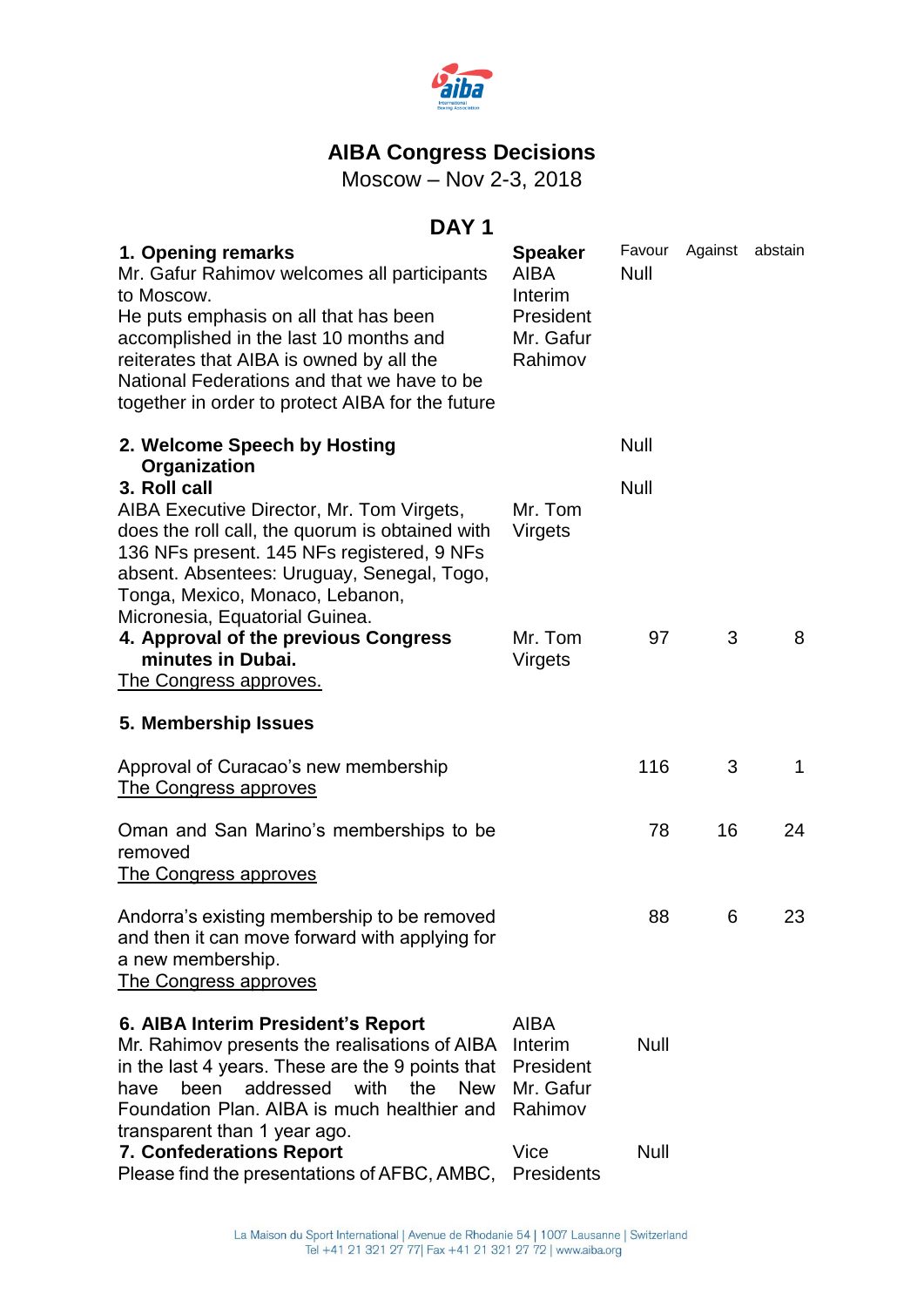

| ASBC, EUBC, OCBC on AIBA Websites<br>8. Commissions Report<br>Please find the presentations of Technical<br>Rules, Refereeing and Judging, Medical,<br>Women's, Youth and athletes, WSB<br><b>Commissions on AIBA Websites</b> |                                     | <b>Null</b> |    |    |
|--------------------------------------------------------------------------------------------------------------------------------------------------------------------------------------------------------------------------------|-------------------------------------|-------------|----|----|
| 9. Major projects and Overall Evaluation                                                                                                                                                                                       | AIBA ED<br>Mr Tom<br><b>Virgets</b> | <b>Null</b> |    |    |
| 10. Presentation of New Business Plan for<br>2018-2020                                                                                                                                                                         | <b>AIBA</b><br>Finance              | Null        |    |    |
| AIBA Finance Report and approval of 4<br>years Audit Report                                                                                                                                                                    | Director<br>Mr Rob                  | 77          | 17 | 22 |

The Congress approves

| 11. | <b>Amendment of the Statutes</b> |
|-----|----------------------------------|

| <b>Article Number</b> | Favour | <b>Against</b> | abstain        |
|-----------------------|--------|----------------|----------------|
| Article 22.3          | 87     | 13             | 5              |
| Article 22.4          | 91     | 13             | 6              |
| Article 23 E          | 99     | 9              | 4              |
| Article 26.1          | 100    |                | 5              |
| Article 26.3          | 92     | 10             | 8              |
| Article 28.2          | 103    | 3              | $\overline{2}$ |
| Article 28.4          | 101    | 5              | 3              |
| Article 32.2          | 94     | 9              | 3              |
| Article 34.1          | X      | X              | X              |
| Article 34.2          | x      | x              | X              |

Garea

An objection is made by a delegate with respect to the proposed amendment to Article 34.1 and 34.2, claiming that it was not distributed to the delegates 28 days prior to the Congress as per AIBA Statutes. Congress chair decides that AIBA EC will review the circumstance and decide whether the amendment shall be submitted to the Congress on the next day or not.

| Article 35.1                                                             | 98  | 10 |      |
|--------------------------------------------------------------------------|-----|----|------|
| Article 35.3                                                             | 103 | 4  | 6    |
| Article 35.7                                                             | 91  | 19 | 4    |
| Article 37.2                                                             | 93  | 5  | 5    |
| Article 37.3                                                             | 91  | 9  | 6    |
| Article 39.3                                                             | 64  | 34 | null |
| Votes in favour of the amendment did not reach two third majority, the   |     |    |      |
| amendment was voted down.                                                |     |    |      |
| Article 39.4                                                             | X   | X  | X.   |
| Article 39.5                                                             | X   | X  | X    |
| Congress Chair moves the vote for article 39.4 and 39.5 to the next day. |     |    |      |
| Article 40.1                                                             | 83  | 17 |      |
| Article 42.2                                                             | 89  | 12 |      |
| Article 45.1                                                             | 101 |    |      |
|                                                                          |     |    |      |